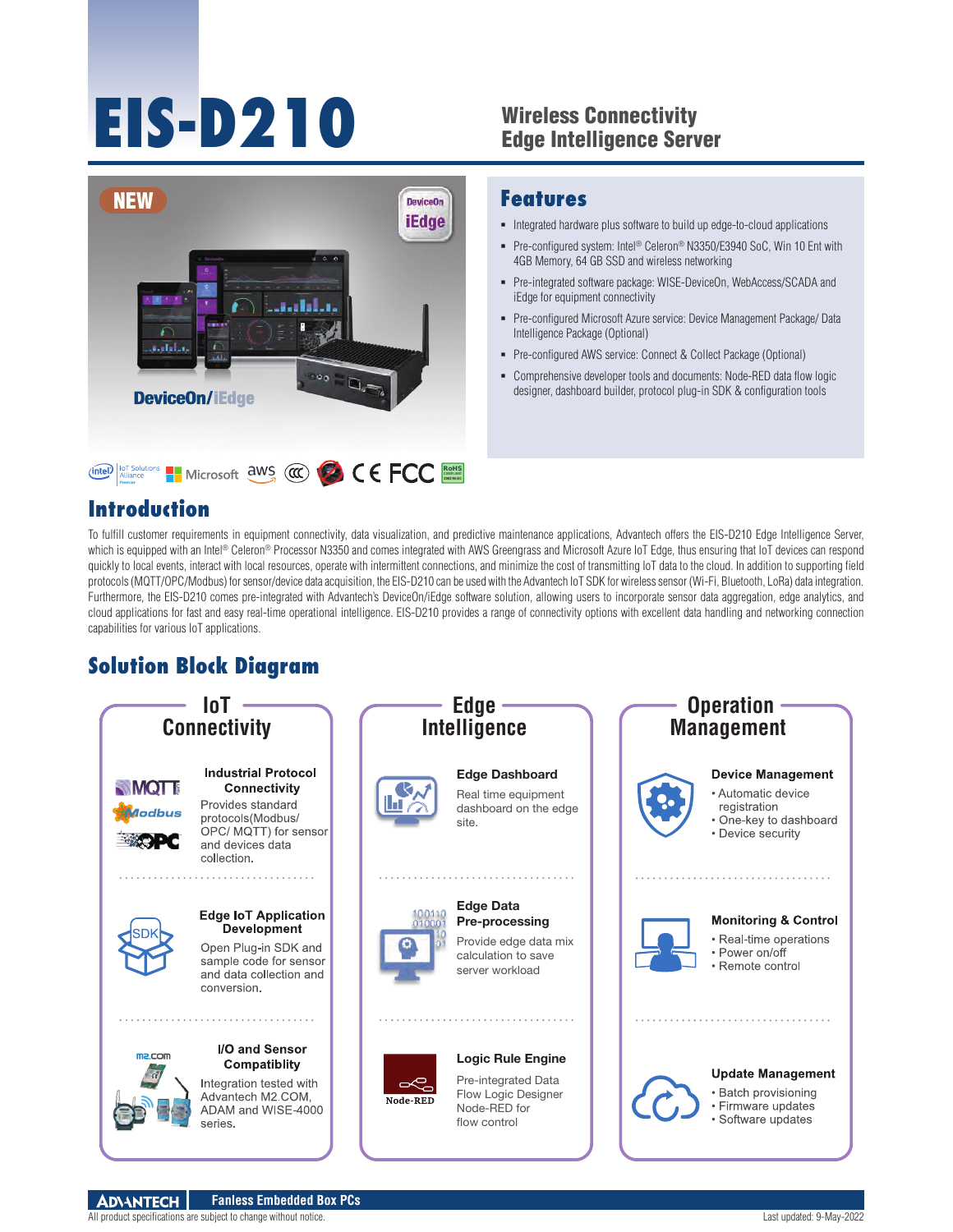#### EIS-D210



## **IoT Development Tools**

| Node-RED Utility                             | Pre- integrated logic edit tool Node-RED                                                          |
|----------------------------------------------|---------------------------------------------------------------------------------------------------|
| Data Collection                              | Receive Data to Agent and transfer to WISE-PaaS/RMM server                                        |
| Data Conversion                              | Conversion data protocol to MQTT with JSON format                                                 |
| Plug-in SDK                                  | Agent and protocol conversion plug-in SDK for developer                                           |
| <b>GUI Protocol Config Tool (for Modbus)</b> | Provide Modbus GUI for quick configuration                                                        |
| Back-up and System Recovery                  | Acronis Hot back-up/ Recovery/ Hot-Key recovery                                                   |
| Security                                     | McAfee white list protection                                                                      |
| Remote Update (OTA)                          | Software (Advantech & 3rd party) update                                                           |
| Zero Downtime                                | Reserve edge data when lost connection and recover it when the connection is back                 |
| Light Analytic                               | Statistics and graphical representation of historical data                                        |
| Dashboard Builder                            | Customizable dashboard to display sensor data with text, spark line, gauge, etc. types of widgets |

\*\*Support depends on device type, OS and account permission.